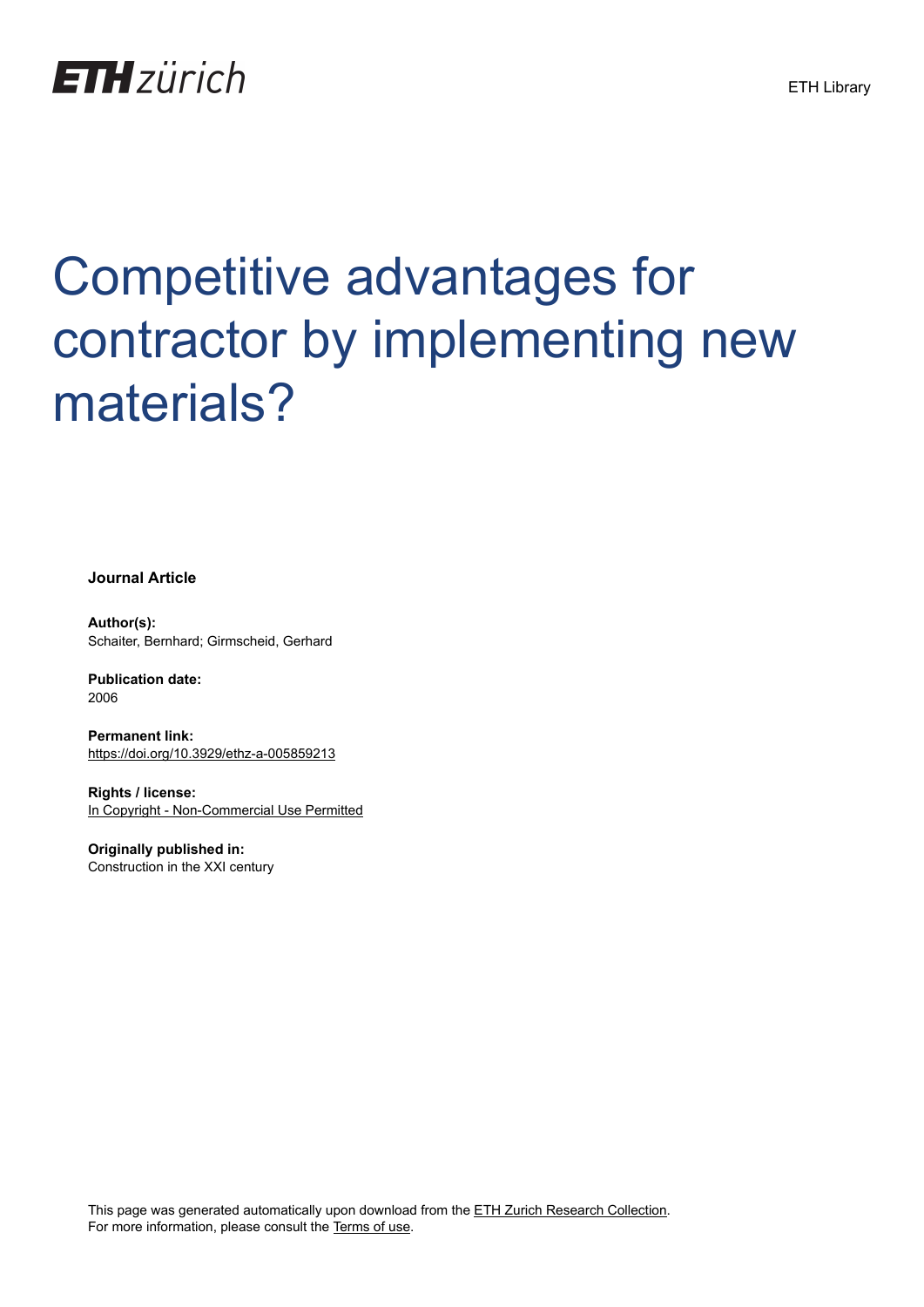## Competitive advantages for contractor by implementing new materials?

Bernhard Schaiter, ETH Zurich, Switzerland (email: schaiter@ibb.baug.ethz.ch) Gerhard Girmscheid, ETH Zurich, Switzerland (email: girmscheid@ibb.baug.ethz.ch)

Nowadays, price competition plays a dominant role in the construction industry in the competition to acquire orders. This leads to companies extensively striving for cost leadership in their competitive strategy. Therefore contractors almost simultaneously attempt to implement various cost effective optimizations of their processes. In this paper we would like to address the question whether contractors can gain a competitive advantage by using innovative materials or not. We will show if innovations of suppliers result in differentiation potential or cost advantages to obtain contractors' competitive advantages using the example of the materials fiber-reinforced, self-compacting and highstrength concrete. Furthermore we will analyze and assess in depth the impact of the contrary strategic objectives of supplier and contractor to obtain competitive advantages.

Keywords: price war, corporate strategy, material innovations, competitive capacity, competitive strategy.

#### 1. Introduction

Apart from the market structure of the construction industry, the conflict of objectives between contractors and the suppliers also turns out to be a fundamental problem in the differentiation of the individual contractors in order to obtain competitive advantages through material innovation. While contractors try to act as the only supplier of an innovative technique in order to differ from the mass of competitors, suppliers attempt to sell great quantities and, by this means, to realize great profits.

If we want to analyze options of increasing the competitive ability of construction companies in order to obtain competitive advantages from supplier innovations, we need to study the following aspects in more detail:

- What development potential does the construction market offer, if any?
- What strategic options are available to construction companies to develop competitive advantages?
- What influence do suppliers' service and product innovations generally have on the competitive ability of construction companies?

In order to fundamentally understand the impacts of supplier innovations on the competitive ability of construction companies, it is necessary to analyze the corporate objectives of both supplier and construction companies, their interaction, and the benefit for the client. An examination of the technological, construction management and economic impacts is conducted in this paper using three innovative materials - fiberreinforced, self-compacting and high-strength con $crete - as examples.$ 

#### 2. Strategy options for contractors

Each construction company has different strategies as to how it wants to evolve with the probable potential in the local or international construction marketplace. The company's mission statement and values play an important role when it comes to selecting a companyspecific strategy. But other factors, such as proprietary resources or the development of the overall market also need to be taken into consideration.

Plinke [3] indicates three basic types of strategic decisions, "Strategy cementation", "Growth strategy" and "Strategic restructuring". These three basic types are enhanced by "Strategic downsizing" as this can offer a sensible alternative in certain market situations.

A company uses a market strategy to define how it wants to position itself in the marketplace. A distinction must be made between market strategies that are chosen for the company as a whole, and those chosen for individual strategic business units (SBU). The company should aim to use its market strategy to generate a growth path in order to sustain its value. The dimensions of services / products and market as defined by Ansoff [1] are suitable for business units.

Based on this market strategy, the competitive strategy developed by Porter [4] illustrates the various ways in which a company can use its own efforts to create competitive advantages and differentiation potential from the client's perspective in the industry environment. Both the behavior vis-à-vis the competition and the resulting impact on the client need to be taken into account.

294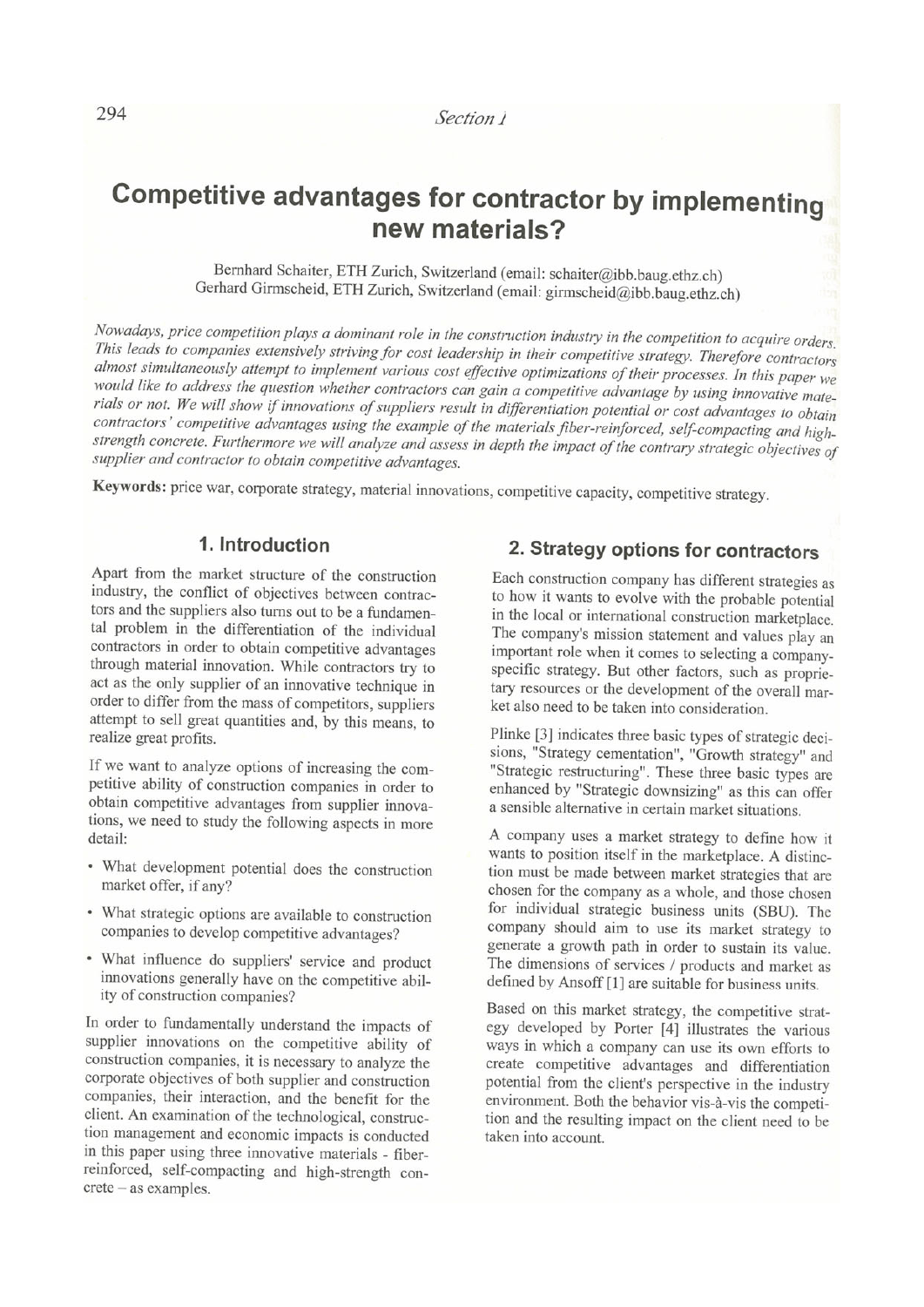#### 3. Impacts of innovative products on the players in the value creation chain

Although each new material represents a product innovation for its suppler (in this case the concrete industry), its impact on the other players in the value creation chain - companies and clients - depends on the type of change it effects to the downstream value creation phases [2] (Fig. 1).



Fig. 1: Innovative products and their impact on the players in the value creation chain

For a construction entrepreneur, fiber-reinforced concrete only represents a process innovation if it eliminates the need for mat reinforcement during the performance process, since the process of producing the reinforcement mat then becomes superfluous.

Clients are only interested in results, and not in processes. If an industrial floor is being produced, the client's only interest is that the floor does not crack or sag and its durability are ensured. He does not care whether this was achieved by reinforcement mats of fibers in the concrete and will therefore not see it as an innovation.

If, in contrast, the use of plastic fibers substantially improves the fire-resistant properties of tunnel shells, this would represent a product innovation for clients, since the tunnel shell becomes safer for the users.

Certain measures need to be implemented when using SCC. The formwork has to be stronger, the workers have to be trained, and there is no longer any need for compression using mixers during the actual concreting process. As such, SCC represents a process innovation for construction entrepreneurs.

The new and improved effects of products manufactured using these innovative materials are not apparent to clients. Although they benefit from the possibly improved quality, they do not recognize these benefits at first glance, and as such these products are not genuine innovations for them.

The same applies to the use of high-strength concrete. The suppliers' product innovations do not have a tangible impact on the manufacturing and processing processes. With the exception of a few special circumstances, clients will not notice that an innovative construction material has been used.

#### 4. Conclusion

The market structure of the construction industry coupled with the conflicting goals of construction companies and the construction materials industry are proving to be a fundamental problem when differentiating individual construction companies from their competitors on the basis of material innovations. The construction materials industry is characterized by an oligopolistic, nearly monopolistic supply structure. whereas construction companies with their atomistic supply structure and perfect competition among their peers having to deal with the forces of their clients and suppliers. This conflict between companies and suppliers is also underlined by the differing objectives of the two parties. Construction companies are trying to position themselves in the market as sole supplier of an innovative technology in order to prove to clients their differentiation from the competition and to set themselves apart from the crowd of atomistic suppliers, whereas suppliers try to generate large volumes of sales, large revenues and large profits and, to do so, to supply as many construction companies as possible with the same product. Following the relatively short launch phase of new materials, the competitive advantages for the individual companies in the marketplace are more or less lost, and perfect competition is re-established. Most construction companies will subsequently pursue a strategy of cost leadership. These relatively short cycles highlight the fact that the use of new and innovative materials cannot be expected to result in any lasting improvement of the competitive situation, nor, in consequence, of the economic situation of a construction company.

#### **References**

[1] Ansoff, Igor: Corporate Strategy. Verlag moderne Industrie, München, 1966.

[2] Girmscheid, Gerhard; Hartmann, Andreas: Innovationsmanagement in Bauunternehmen. Bautechnik, Band 80, 2003.

[3] Kleinaltenkamp, Michael; Plinke, Wulff: Strategisches Business-to-Business Marketing. Springer-Verlag, Berlin, 1999.

[4] Porter, Michael E.: Competitive Advantage. Free Press, New York, 1985.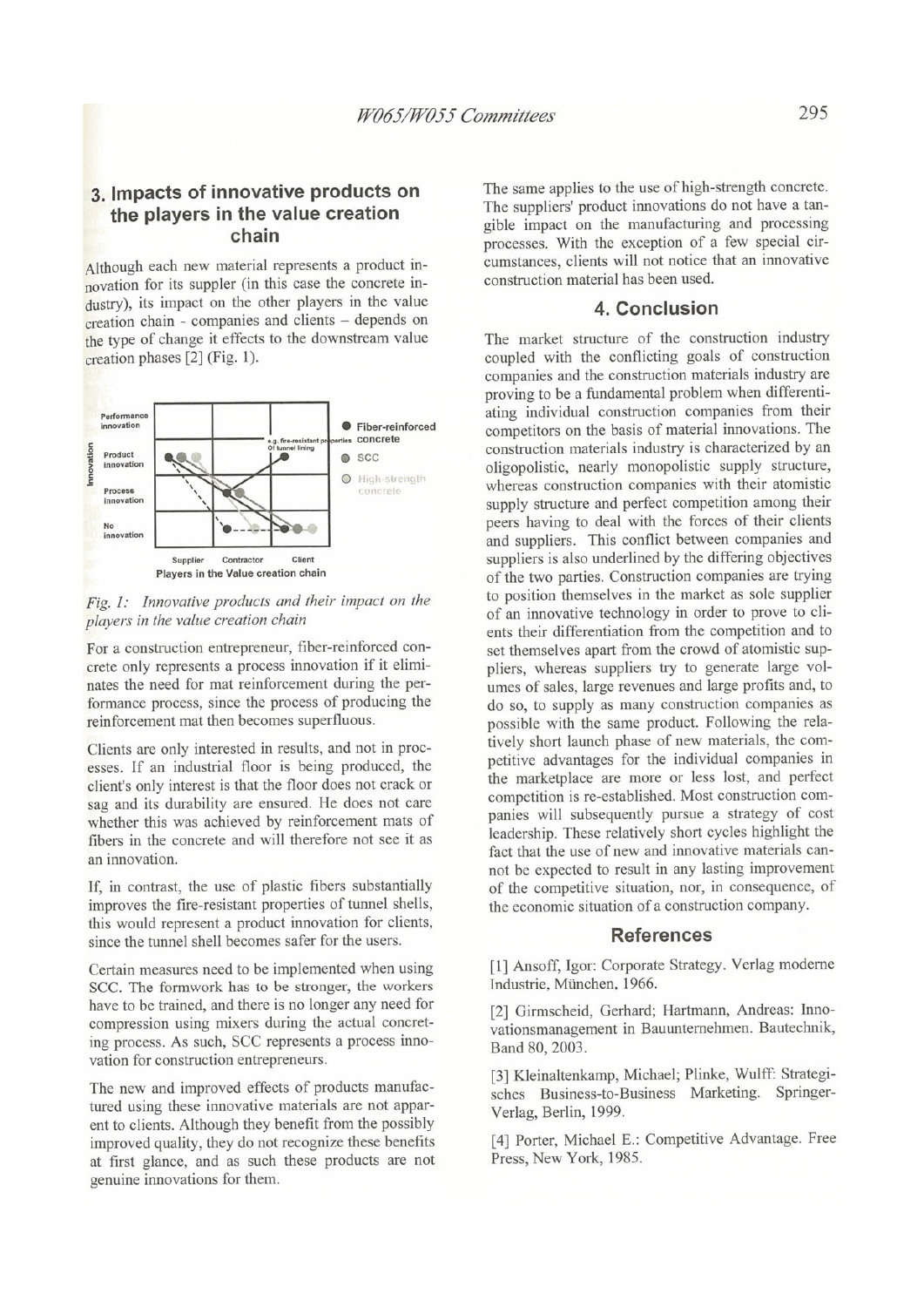## **Competitive advantages for contractors by implementing new materials?**

Bernhard Schaiter

Senior Scientist at the Institute for Construction Engineering and Management, ETH Zurich, Hoenggerberg, 8093 Zurich, Switzerland (email: schaiter@ibb.baug.ethz.ch)

Gerhard Girmscheid

Head of the Institute for Construction Engineering and Management, ETH Zurich, Hoenggerberg, 8093 Zurich, Switzerland (email: girmscheid@ibb.baug.ethz.ch)

### **Abstract**

Nowadays, price competition plays a dominant role in the construction industry in the competition to acquire contracts. This leads to companies extensively striving for cost leadership in their competitive strategy. Therefore contractors almost simultaneously attempt to implement various cost effective optimizations of their processes. However, in an environment of almost perfect competition these optimizations give only little reprieve even to the stronger, more flexible contractors. In this paper we would like to address the question whether contractors can gain a competitive advantage by using innovative materials or not. We will show if innovations of suppliers result in differentiation potential or cost advantages to obtain contractors' competitive advantages using the example of the materials fiber-reinforced, self-compacting and high-strength concrete. Furthermore we will analyze and assess in depth the impact of the contrary strategic objectives of supplier and contractor to obtain competitive advantages.

**Keywords:** price war, corporate strategy, material innovations, competitive capacity, competitive strategy.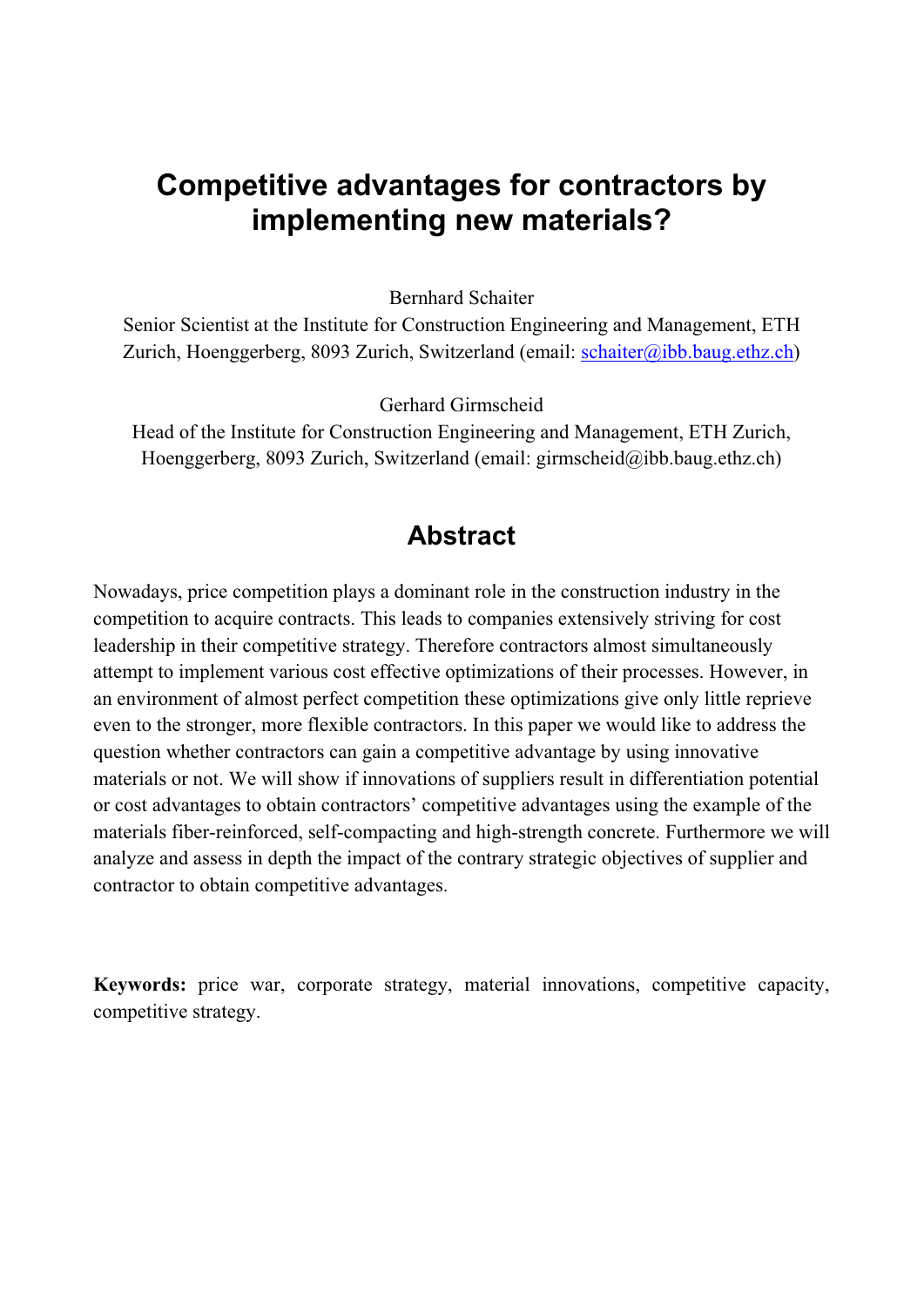## **1. Introduction**

Apart from the market structure of the construction industry, the conflict of objectives between contractors and the suppliers also turns out to be a fundamental problem in the differentiation of the individual contractors in order to obtain competitive advantages through material innovation. While contractors try to act as the only supplier of an innovative technique in order to differ from the mass of competitors, suppliers attempt to sell great quantities and, by this means, to realize great profits.

If we want to analyze options of increasing the competitive ability of construction companies in order to obtain competitive advantages from supplier innovations, we need to study the following aspects in more detail:

- What development potential does the construction market offer, if any?
- What strategic options are available to construction companies to develop competitive advantages?
- What influence do suppliers' service and product innovations generally have on the competitive ability of construction companies?

In order to fundamentally understand the impacts of supplier innovations on the competitive ability of construction companies, it is necessary to analyze the corporate objectives of both supplier and construction companies, their interaction, and the benefit for the client. An examination of the technological, construction management and economic impacts is conducted in this paper using three innovative materials - fiber-reinforced, selfcompacting and high-strength concrete – as examples.

## **2. Strategy options for contractors**

#### **2.1 Different market development strategies for contractors**

Each construction company has different strategies as to how it wants to evolve with the probable potential in the local or international construction marketplace [4]. The company's mission statement and values play an important role when it comes to selecting a companyspecific strategy. But other factors, such as proprietary resources or the development of the overall market also need to be taken into consideration. It can sometimes even make more sense to close down certain areas of economic activity in order to deploy the tied resources more profitably elsewhere.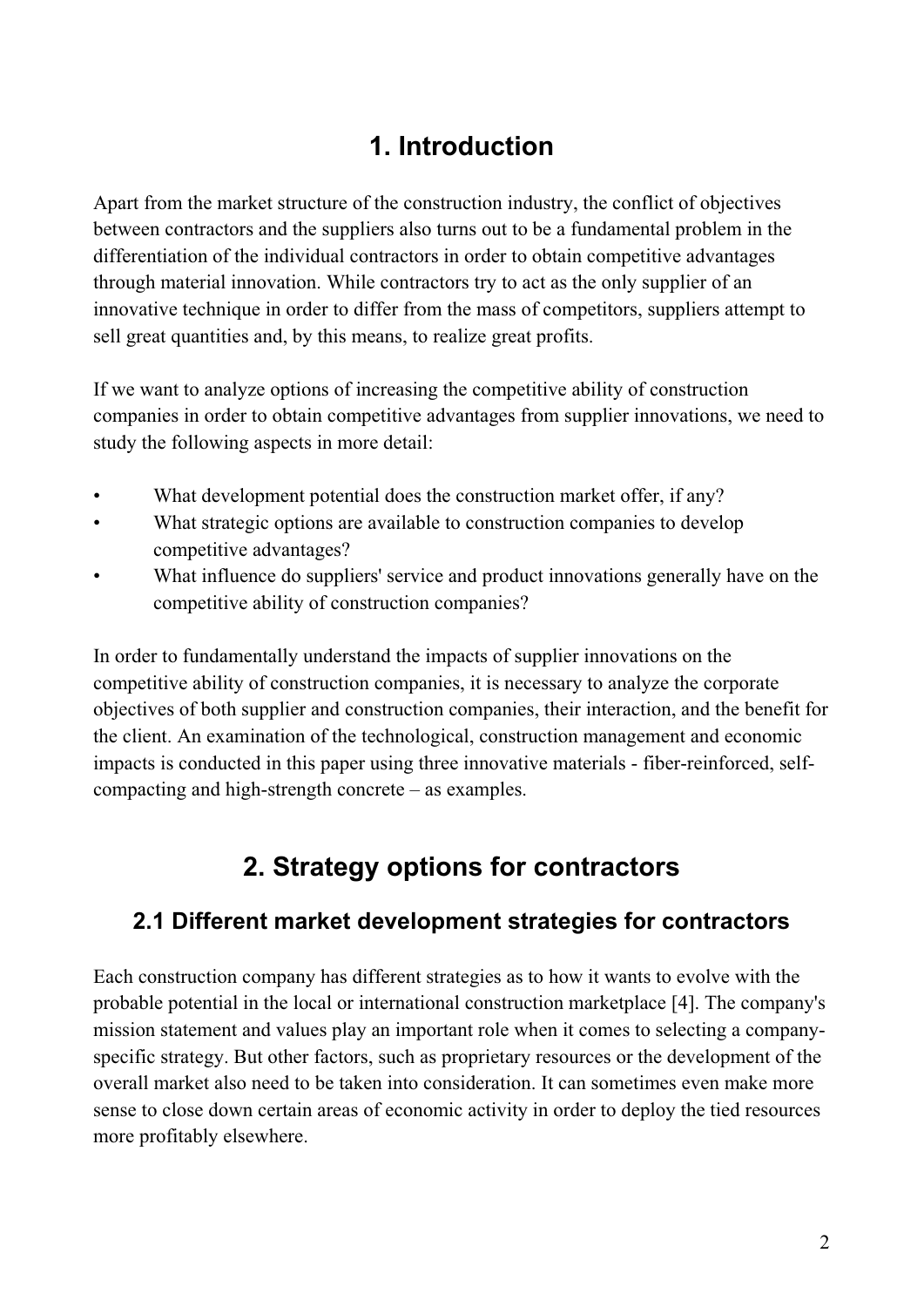Plinke indicates three basic types of strategic decisions [6], "Strategy cementation", "Growth strategy" and "Strategic restructuring". These three basic types are enhanced by "Strategic downsizing" as this can offer a sensible alternative in certain market situations (Fig. 1).



#### *Fig. 1: Various market development strategies of construction companies*

In the case of "Strategy cementation" the company limits itself to continuing with its established areas of activity, as in the past. This decision often results in the company tying up further resources in this area and, in doing so, (consciously or unconsciously) excluding other areas that might offer growth possibilities.

In the case of a "Downsizing strategy", the company reduces its resource deployment and efforts in one area with, for example, little profit or growth potential, thus gaining more possibility of investing in alternative, possibly more attractive areas of business.

In the case of the "Growth strategy" a distinction must be made between active or passive growth. Active growth generally involves the deployment of considerable resources to develop a new growth path / a new area of economic activity / a new market segment and/or to expand existing market shares.

The theoretical interrelationships are illustrated in the following example [4] (Fig. 2).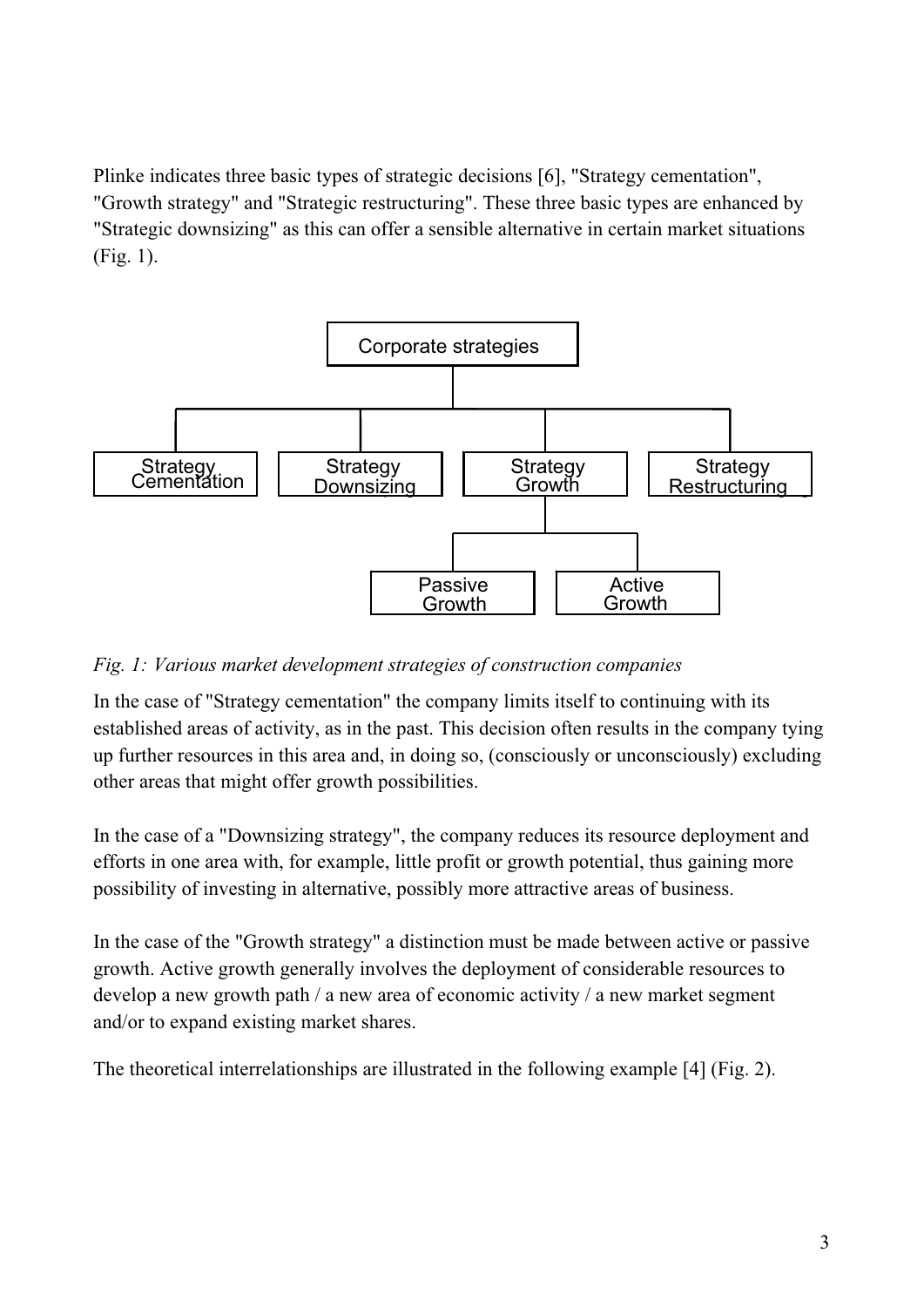

#### *Fig. 2: From company strategy "Active growth" to market strategy*

If construction demand is stagnating - which has been ever more often the case recently – and the construction company decides to create success potential by developing performance innovations, a company strategy of "Active growth" offers two possible market strategies. On the one hand the company can focus on developing new market shares in existing markets by implementing strategies to push out the competition, or alternatively it can use performance innovations to develop entirely new markets.



#### *Fig. 3: From market strategy to possible competitive strategies*

These market strategies result in various competitive strategies [4] (Fig. 3) vis-à-vis the competition, which will be studied in more detail later. The goal of any entrepreneurial efforts to secure a win-win situation should be to tie the client to the company by offering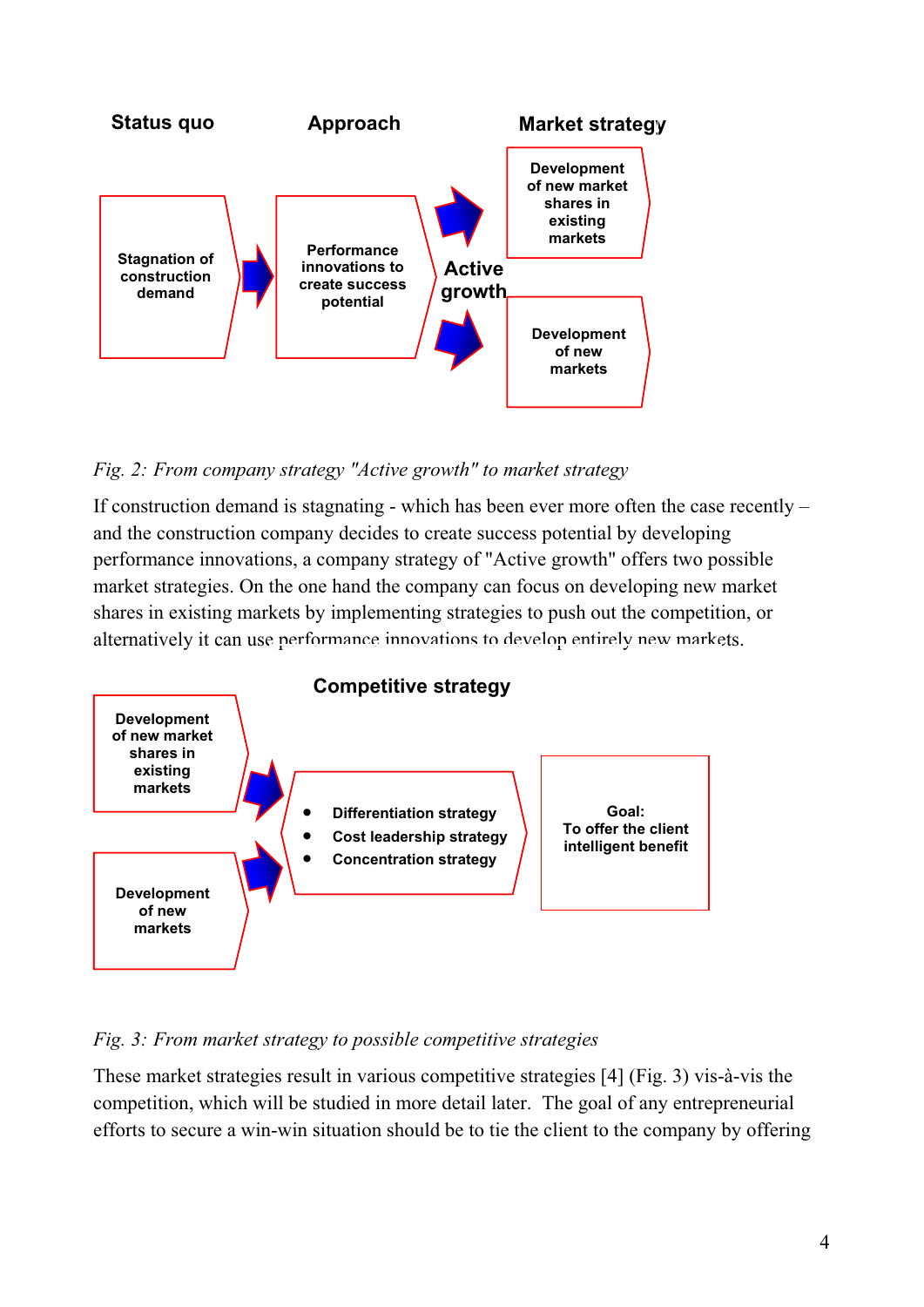him a benefit, e.g. an intelligent benefit that the competition cannot offer to the same extent.

## **2.2 From company strategy to business strategy**

Following an in-depth analysis of its status quo – the so-called global analysis - every larger company forms individual strategic business areas (SBA). These SBAs are tailored fully to the clients' needs in order to ensure best possible customer support, a high degree of recognition among clients, and early order acquisition. The internal processes (business processes) are structured by forming strategic business units (SBU), whereby several areas of business can be assigned to the same business unit. Separating the overall company into smaller partial units makes it possible to react more quickly to the market and to better implement the company's mission statement and goals.

Different strategies can be defined, both for each SBA and for each SBU, whereby a distinction must be made between three separate and independent basic types of strategy [4] (Fig. 4).



#### *Fig. 4: Programs for securing competitive advantages*

A company uses a market strategy to define how it wants to position itself in the marketplace. A distinction must be made between market strategies that are chosen for the company as a whole, and those chosen for individual SBUs. The company should aim to use its market strategy to generate a growth path in order to sustain its value. The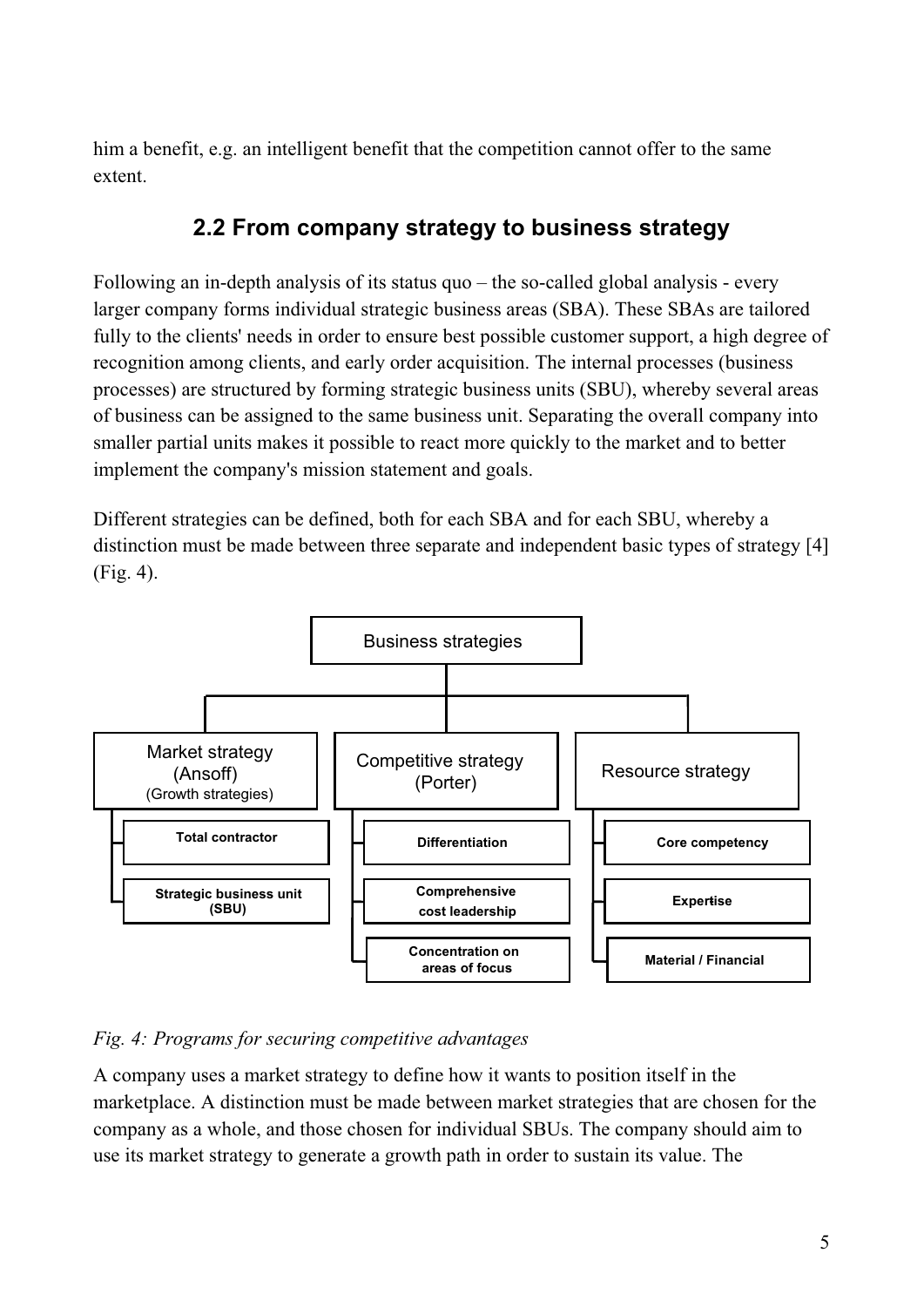dimensions of services / products and market as defined by Ansoff [1] are suitable for business units.

Based on this market strategy, the competitive strategy developed by Porter [8] illustrates the various ways in which a company can use its own efforts to create competitive advantages and differentiation potential from the client's perspective in the industry environment. Both the behavior vis-à-vis the competition and the resulting impact on the client need to be taken into account.

The market and competitive strategies are implemented internally using the resource strategy with the provision of tangible and intangible resources and establishment of structures (process and organizational structures).

## **2.3 Impact of supplier innovations on construction companies**

Generally, there is no universally valid answer to the question of whether innovations by suppliers, or the concrete industry, improve the competitive ability of construction companies or not. But in order to address this issue we should first consider which products are made available to construction companies by the building materials or concrete industries.

These are primarily mass and niche products, with which the subcontractors aim to reach as large a client base and generate as high a volume of sales as possible. Wherever possible, the aim should be to acquire all prospective purchasers of the product to enable the supplier to act, ideally, as a monopolist (alone in the market) or oligopolist (only a few players in the market) [5].

The following questions need to be addressed in order to judge the impact of product developments on the competitive ability of construction companies:

- How will the new product impact the client (effectiveness)?
- How will the new product impact the competition?
- How will the new product impact the company and its process of providing products and services (efficiency)?
- How will the new product impact the general economy and environment?

These issues will be addressed using three new and innovative materials as examples.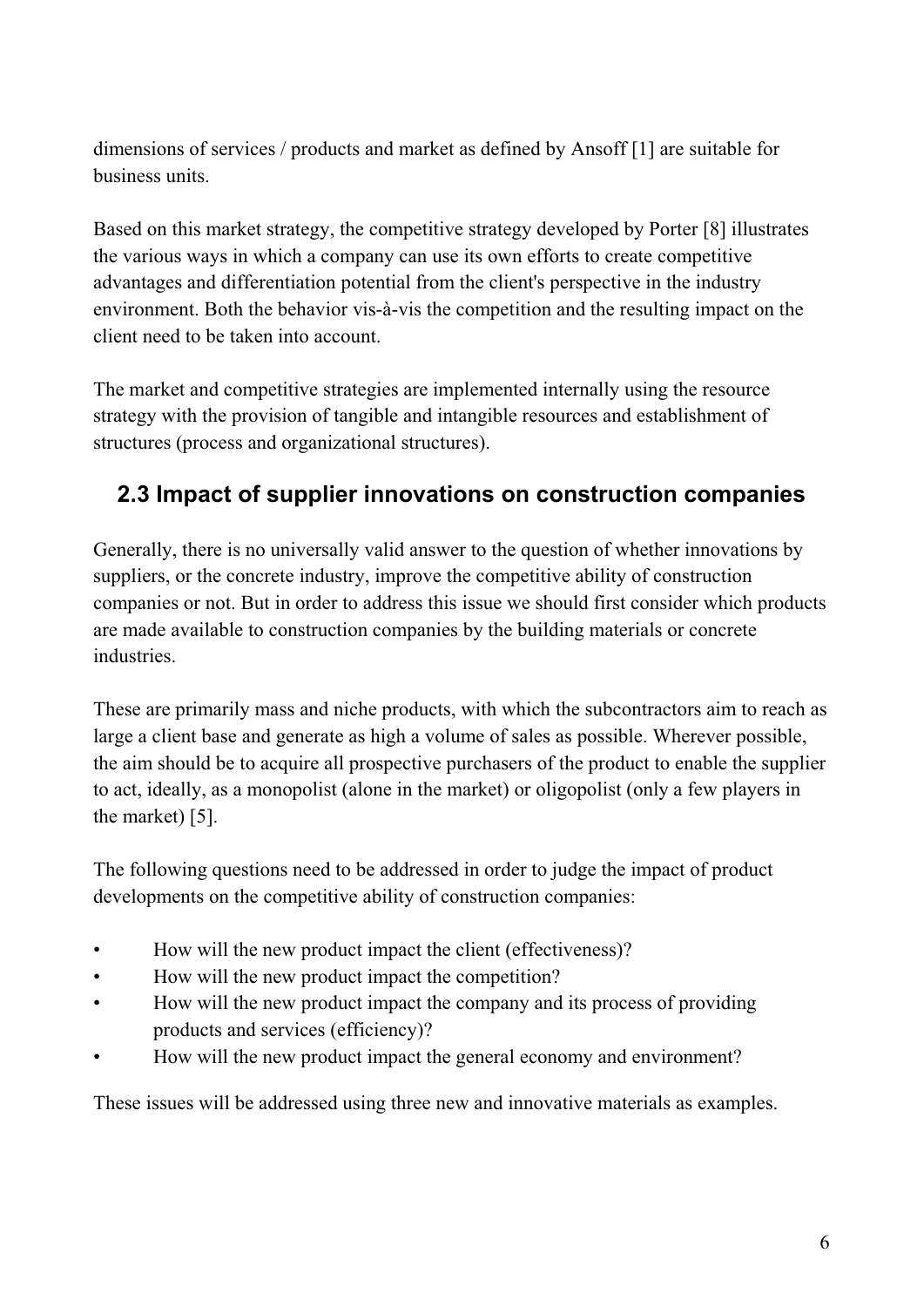## **3. Analysis of certain materials as examples**

#### **3.1 Fiber-reinforced concrete**

Fiber-reinforced concrete is a compound made of normal concrete and high-tensile fibers. Depending on the type of fiber, a distinction is made between fiber-reinforced concrete with steel fibers or with plastic (usually polypropylene) fibers. It is used as fiber-reinforced concrete formwork or as fiber-reinforced shotcrete.

In certain circumstances, the use of fiber-reinforced concrete can completely eliminate the need for reinforcement. In the case of concrete components with pure anticrack reinforcement, for example, this can possible save up to 60% time during the work cycles (Fig. 5). Another important aspect is the fire-resistance of fiber-reinforced concrete when plastic fibers are used. By using plastic fibers the tendency for spalling is significantly reduced [7].



*Fig. 5: Time benefit from using fiber-reinforced concrete in concrete components with pure anticrack reinforcement* 

## **3.2 Self compacting concrete (SCC)**

Self compacting concrete is characterized by the fact that gravity alone is sufficient for ventilation and flux up to leveling. The technology is based on highly-effective solvents that change the properties of the fine grain suspension. The suspension retains its high dynamic viscosity due to the low level of water content, ensuring that the coarser grain additive does not separate or prevent plasticity, but rather "swims" in the suspension [9].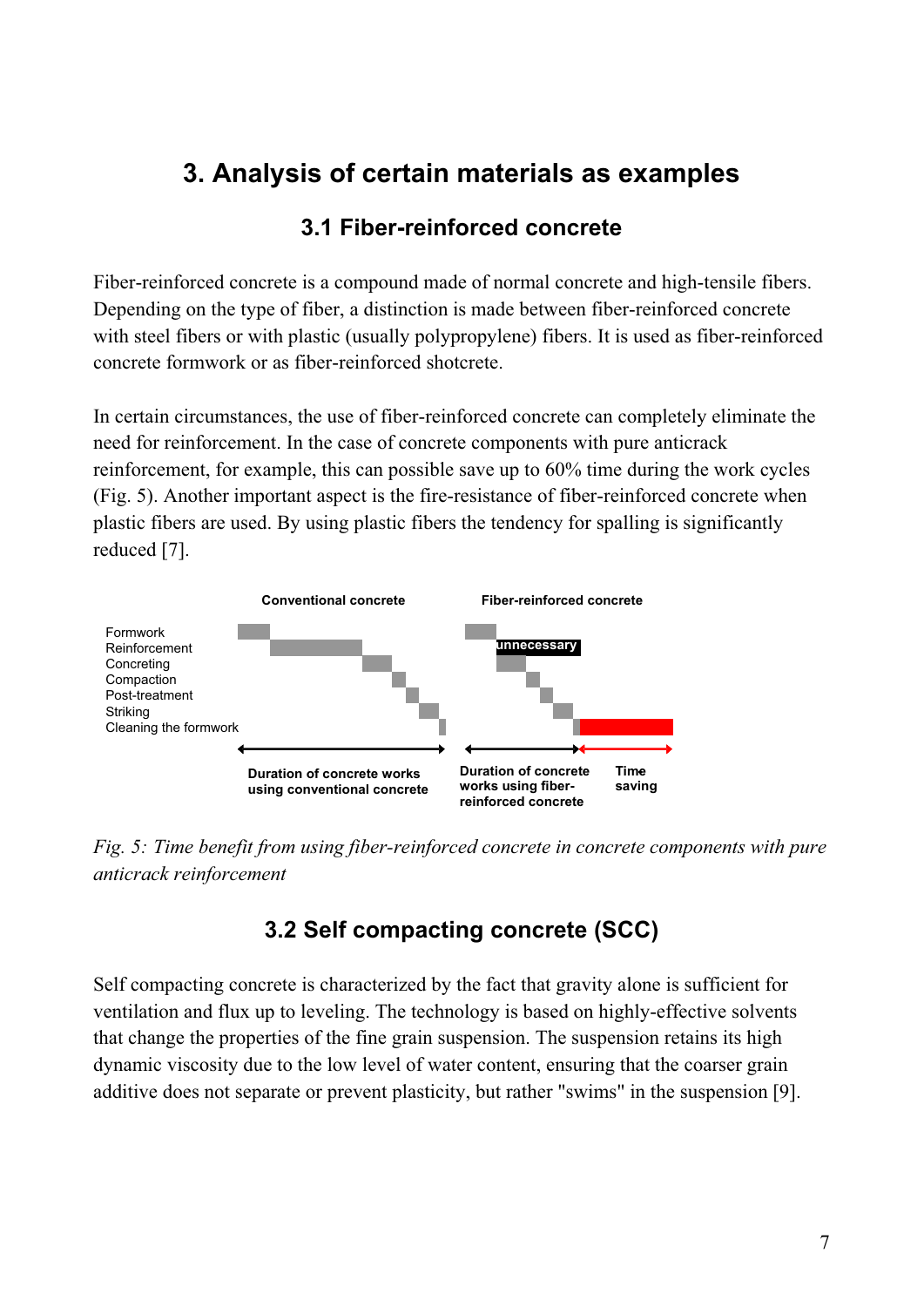Unlike vibrated concrete, the formwork pressure may not be reduced when dimensioning the formwork; the full hydrostatic pressure of freshly made concrete must be calculated [3]. Unlike normal concrete, the concrete is not poured from above; SCC is always pumped in from below under pressure, pushing the concrete up.

The primary benefit of SCC is that it eliminates the need for compacting, which – limited by the formwork dimensions – makes it possible to increase performance and easily concrete complicated components in areas that are difficult to access. In contrast, however, the formwork works increase as the joints and connections and the dimensional accuracy of the formwork must be performed more precisely and the vertical formwork must be dimensioned more strongly.

## **3.3 High-strength concrete**

In the case of high-strength concrete, pozzolanic additives compress the mortar structure, thus improving adhesion between the aggregate and the hardened cement. Eliminating the coarse additives further homogenizes the structure and post heat treatment improves the microstructure and accelerates the pozzolanic reaction.

The w/c ratio can be further reduced by using high-performance liquefiers, thus enabling even better improved compression strength. Research laboratories are meanwhile producing super high-strength concrete offering compression strengths of more than 240 N/mm<sup>2</sup> [9].

## **4. Impact and importance of innovative products on the players in the value creation chain**

Although each new material represents a product innovation for its suppler (in this case the concrete industry), its impact on the other players in the value creation chain - companies and clients – depends on the type of change it effects to the downstream value creation phases  $[5]$ (Fig. 6).

For a construction entrepreneur, fiber-reinforced concrete only represents a process innovation if it eliminates the need for mat reinforcement during the performance process, since the process of producing the reinforcement mat then becomes superfluous.

Clients are only interested in results, and not in processes. If an industrial floor is being produced, the client's only interest is that the floor does not crack or sag, and its durability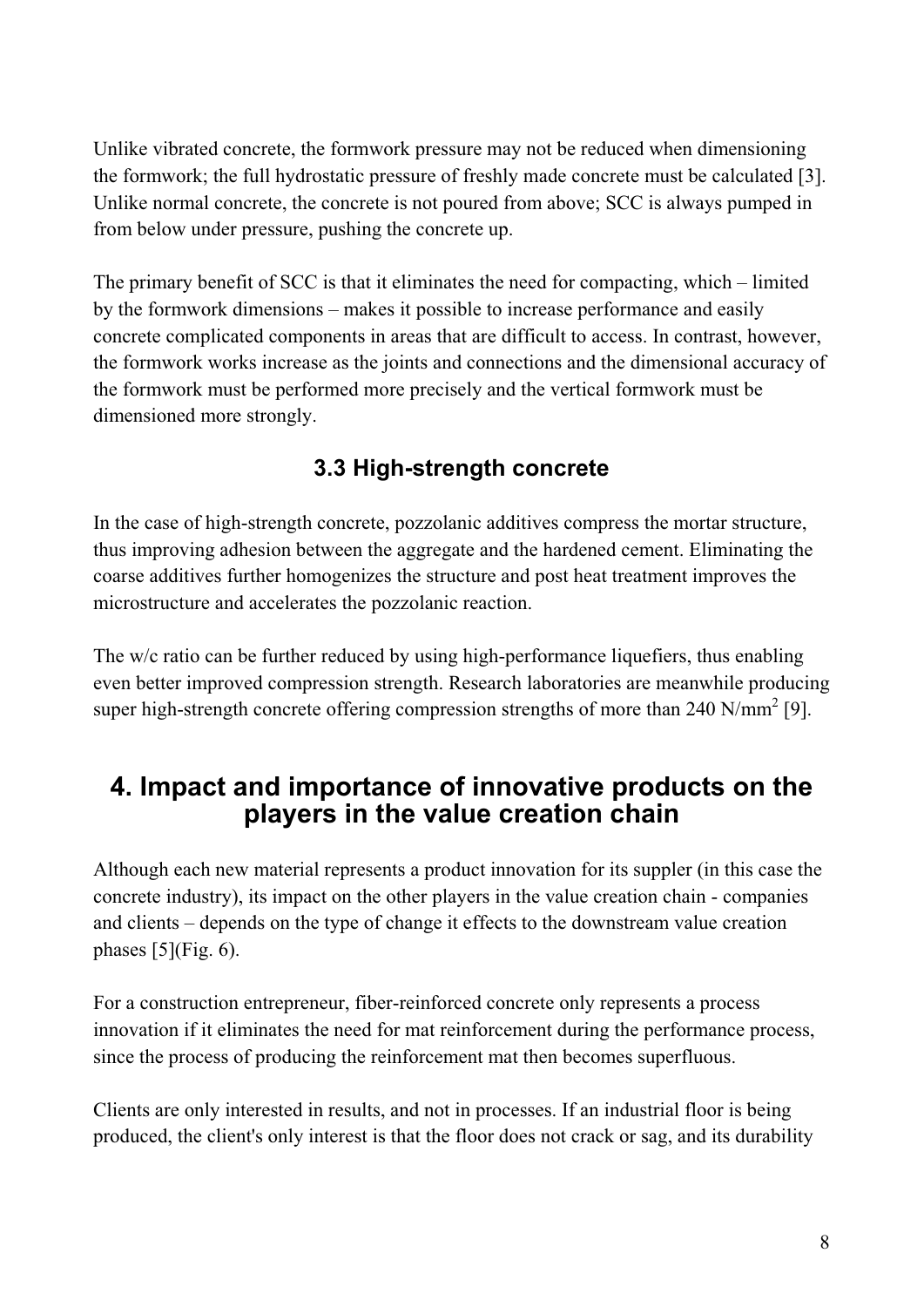is ensured. He does not care whether this was achieved by reinforcement mats of fibers in the concrete. Clients will therefore not see fiber-reinforced concrete as an innovation, since it does not change the utilization properties as they perceive them.

If, in contrast, the use of plastic fibers substantially improves the fire-resistant properties of tunnel shells, this would represent a product innovation for clients, since the tunnel shell becomes safer for the users.

Certain measures need to be implemented when using SCC. The formwork has to be stronger, the workers have to be trained, and there is no longer any need for compression using mixers during the actual concreting process. As such, SCC represents a process innovation for construction entrepreneurs.

The new and improved effects of products manufactured using these innovative materials are not apparent to clients. Although they benefit from the possibly improved quality, they do not recognize these benefits at first glance, and as such these products are not genuine innovations for them.

The same applies to the use of high-strength concrete. The suppliers' product innovations do not have a tangible impact on the manufacturing and processing processes. With the exception of a few special circumstances, clients will not notice that an innovative construction material has been used.



*Fig. 6: Innovative products and their impact on the players in the value creation chain*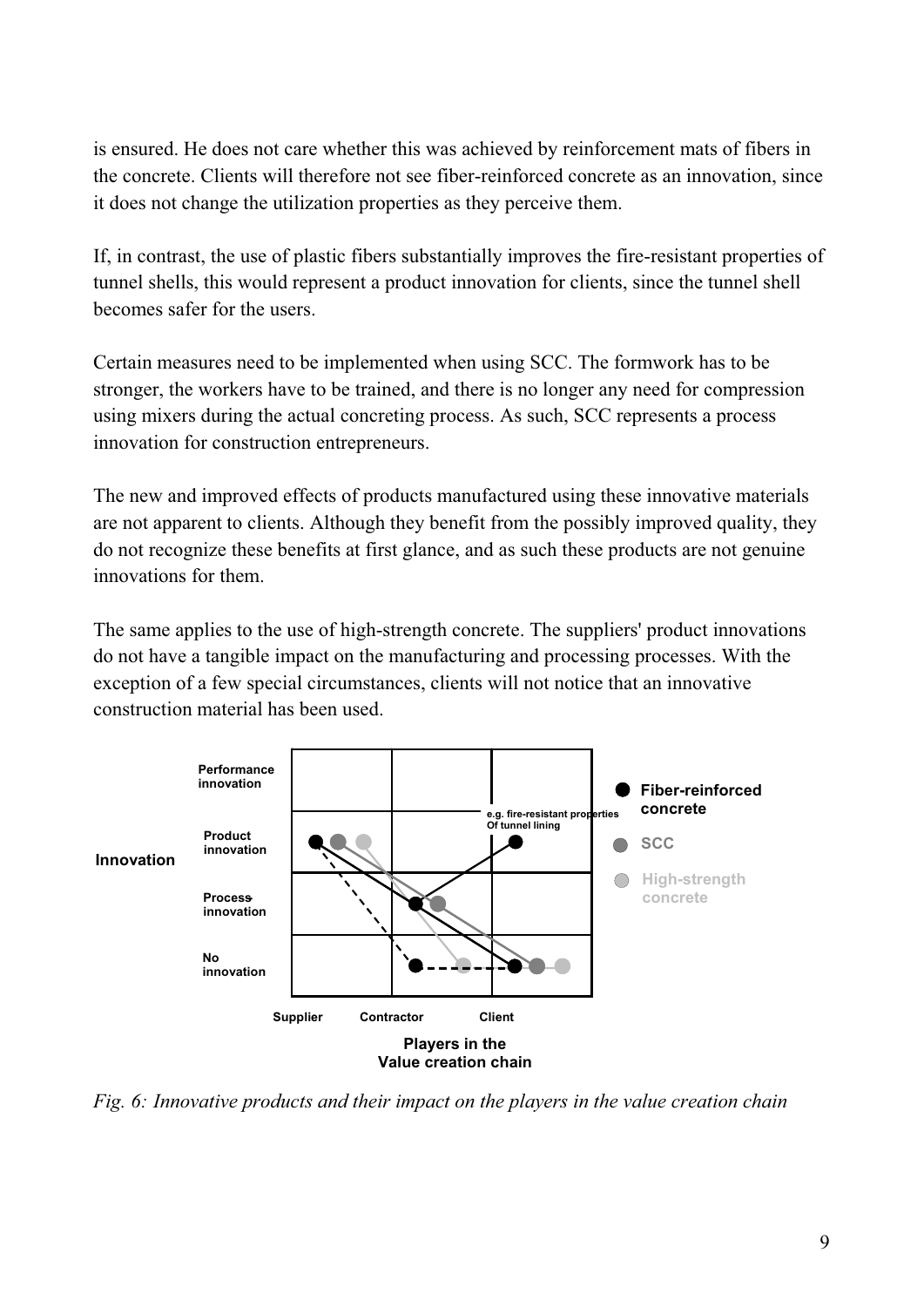If, however, recognizably new properties are generated for the clients' use – irrespective of whether conventional or innovative materials are involved – then this could be seen as a product innovation by clients as well.

At the beginning of this presentation, in section 2.3, four questions were asked to enable an evaluation of the impacts of product innovations and new materials on the competitive ability of companies. These questions are answered in summary in Table 1.

|                                  | Construction<br>method                  | Application                                                                                                                                                 | Service provision process                                                                                                                               |                                                                                                                                              | Customer                                                                                                | Competition                                                                     | Environmental<br>and economic<br>issues   | <b>Differentiation</b><br>potential for<br>construction<br>companies                                 |
|----------------------------------|-----------------------------------------|-------------------------------------------------------------------------------------------------------------------------------------------------------------|---------------------------------------------------------------------------------------------------------------------------------------------------------|----------------------------------------------------------------------------------------------------------------------------------------------|---------------------------------------------------------------------------------------------------------|---------------------------------------------------------------------------------|-------------------------------------------|------------------------------------------------------------------------------------------------------|
| Fiber-<br>reinforced<br>concrete | Shotcrete                               | Tunnel<br>construction<br>Repairs<br>etc.                                                                                                                   | No formwork<br>No<br>reinforcement<br>High<br>(expensive)<br>rebound                                                                                    | Shortens the<br>manufacturing<br>process<br>Fewer work<br>hours<br>Higher<br>material costs                                                  | Higher<br>quality<br>Higher<br>suitability<br>for use<br>Higher fire<br>safety                          | Easily<br>imitated                                                              | Demolition<br>disposal<br>problems        | Scarcely any                                                                                         |
|                                  | Site<br>concrete                        | Tunnel<br>construction<br>Structural<br>engineering<br>Industrial<br>floors                                                                                 | <b>No</b><br>reinforcement                                                                                                                              | Shortens the<br>manufacturing<br>process<br>Fewer work<br>hours                                                                              | Higher<br>quality<br>Higher<br>suitability<br>for use<br>Higher fire<br>safety                          | Easily<br>imitated                                                              | Demolition<br>disposal<br>problems        | Scarcely any                                                                                         |
|                                  | Site<br>concrete<br>Sliding<br>formwork | Tunnel<br>construction<br>Line<br>structures                                                                                                                | $\overline{N}$<br>reinforcement                                                                                                                         | Shortens the<br>manufacturing<br>process<br>Fewer work<br>hours                                                                              | Higher<br>quality<br>Higher<br>suitability<br>for use<br>Higher fire<br>safety                          | More<br>difficult to<br>imitate                                                 | <b>Demolition</b><br>disposal<br>problems | Innovation<br>potential in<br>terms of<br>construction<br>technology                                 |
| <b>SCC</b>                       | Site<br>concrete                        | Tunnel<br>construction<br>Inner-city<br>structural<br>engineering<br>Special civil<br>engineering<br><b>Building</b><br>repairs<br>Structural<br>protection | <b>No</b><br>compacting<br>No<br>compacting<br>noise<br>Simple<br>application of<br>concrete to<br>structural<br>formwork<br>with poor<br>accessibility | Hardly any<br>shortening of<br>the<br>manufacturing<br>process<br>Hardly any<br>savings in<br>work hours<br>Stronger<br>vertical<br>formwork | Minor<br>advantages<br>in terms of<br>compacting<br>quality,<br>especially<br>for complex<br>components | Easily<br>imitated                                                              | Less noise                                | Scarcely any                                                                                         |
| High-<br>strength<br>concrete    | Site<br>concrete                        | Structural<br>engineering<br><b>Bridge</b><br>construction<br>Tunnel<br>construction                                                                        | No material differences.<br>unusual processing properties<br>at the beginning                                                                           |                                                                                                                                              | Slimmer<br>components                                                                                   | Concrete<br>technology<br>and<br>processing<br>are not as<br>easy to<br>imitate | Neutral                                   | For niche<br>providers,<br>possibly in<br>conjunction<br>with<br>proposals to<br>the<br>entrepreneur |

*Table 1: Evaluation of the impacts on the emergence of competitive advantages for construction companies* 

An economic advantage to improve a company's chances of survival in the construction industry usually only emerges during the introduction phase and at the beginning of the expansion or growth phase of such innovations (Fig. 7). At this point in time at the latest other market players recognize the advantages and adapt these materials. The individual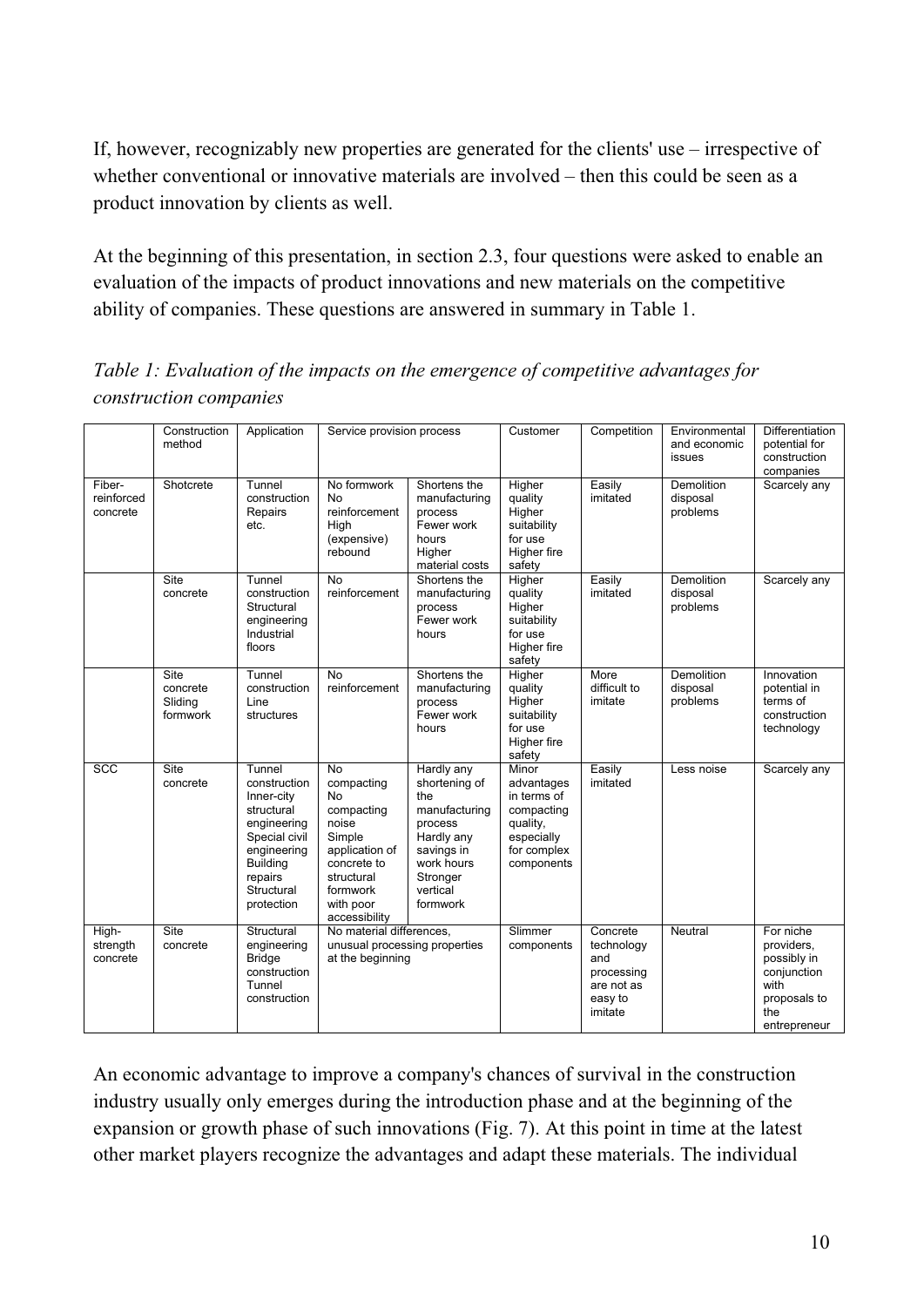supplier' advantage is lost and perfect competition among suppliers is re-established in the construction market.



*Fig. 7: Development of competitive advantages for individual companies* 

## **5. Conclusion**

The market structure of the construction industry coupled with the conflicting goals of construction companies and the construction materials industry are proving to be a fundamental problem when differentiating individual construction companies from their competitors on the basis of material innovations. The construction materials industry is characterized by an oligopolistic, nearly monopolistic supply structure, whereas construction companies with their atomistic supply structure and perfect competition among their peers are having to deal with the forces of their clients and suppliers.

This conflict between companies and suppliers is also underlined by the differing objectives of the two parties. Construction companies are trying to position themselves in the market as sole supplier of an innovative technology in order to prove to clients their differentiation from the competition and to set themselves apart from the crowd of atomistic suppliers, whereas suppliers try to generate large volumes of sales, large revenues and large profits and, to do so, to supply as many construction companies as possible with the same product.

Following the relatively short launch phase of new materials, the competitive advantages for the individual companies in the marketplace are more or less lost, and perfect competition is re-established. Most construction companies will subsequently pursue a